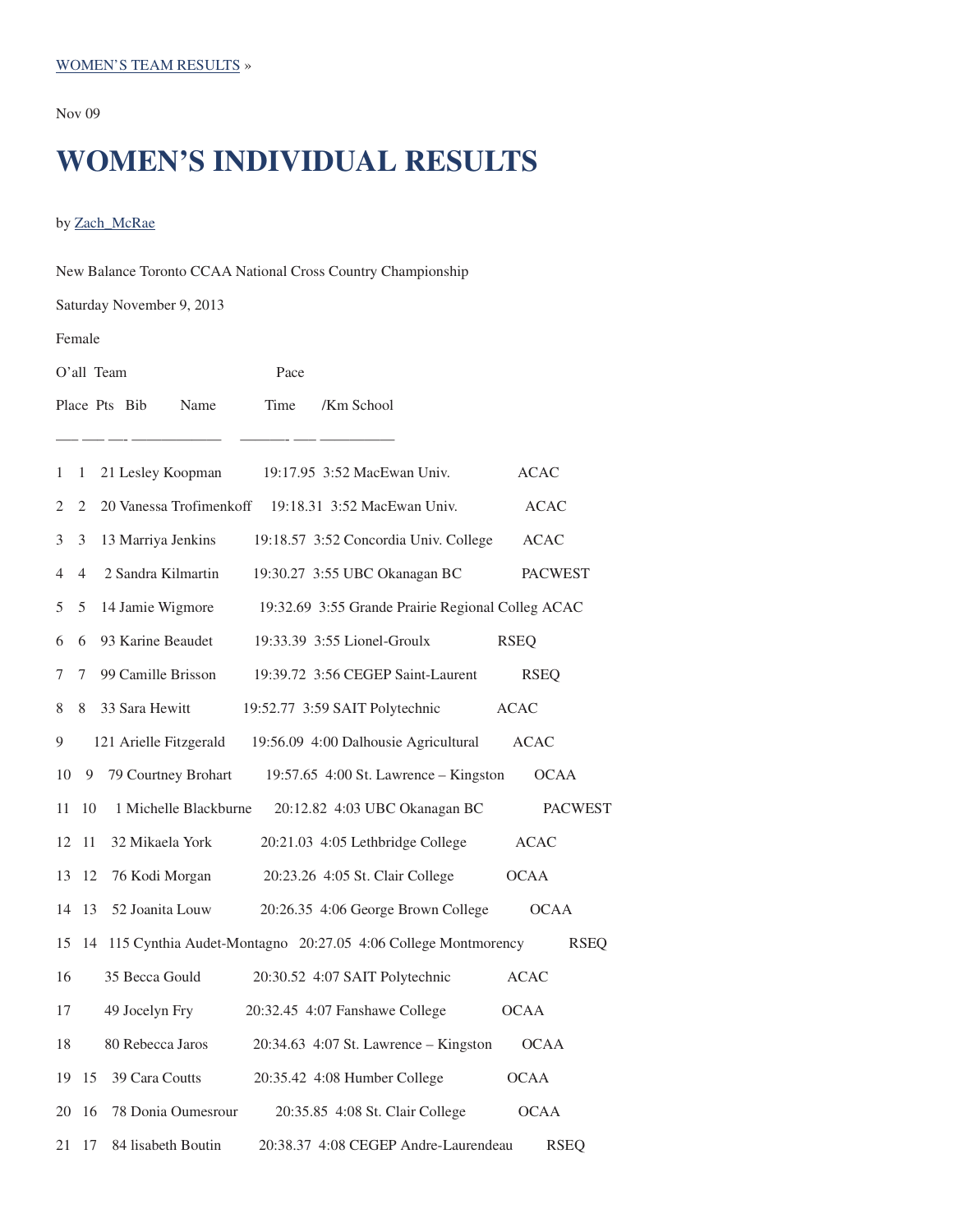| 22 | 18    | 6 Alea Stockton       | 20:40.37 4:09 UBC Okanagan BC                                  | <b>PACWEST</b> |
|----|-------|-----------------------|----------------------------------------------------------------|----------------|
| 23 | 19    | 3 Anna Merino         | 20:44.61 4:09 UBC Okanagan BC                                  | <b>PACWEST</b> |
| 24 |       | 65 Anna Greve         | 20:45.88 4:10 Sault College                                    | <b>OCAA</b>    |
| 25 |       | 37 Lucianna Dykstra   | 20:48.79 4:10 SAIT Polytechnic                                 | <b>ACAC</b>    |
| 26 |       | 28 Sarah Makowsky     | 20:49.83 4:10 Lethbridge College                               | <b>ACAC</b>    |
| 27 | 20    | 97 Mireille Turcotte  | 20:51.25 4:11 Lionel-Groulx                                    | <b>RSEQ</b>    |
| 28 |       | 23 Jordanna Cota      | 20:52.85 4:11 Red Deer College                                 | <b>ACAC</b>    |
| 29 |       | 43 Richelle Ramirez   | 20:53.68 4:11 Humber College                                   | <b>OCAA</b>    |
| 30 | 21    | 10 Alesha Miller      | 20:53.70 4:11 Thompson Rivers Univ.                            | <b>PACWEST</b> |
| 31 |       | 75 Amanda Matthews    | 21:01.78 4:13 St. Clair College                                | <b>OCAA</b>    |
| 32 |       | 31 Rachel McKenzie    | 21:06.91 4:14 Lethbridge College                               | <b>ACAC</b>    |
| 33 |       | 16 Amanda Patteson    | 21:08.49 4:14 Grande Prairie Regional Colleg ACAC              |                |
| 34 |       | 36 Jen Chen           | 21:14.12 4:15 SAIT Polytechnic                                 | <b>ACAC</b>    |
| 35 | 22    | 4 Trisha Metro        | 21:15.70 4:16 UBC Okanagan BC                                  | <b>PACWEST</b> |
|    | 36 23 |                       | 68 Stephanie Braithwaite 21:17.94 4:16 Seneca College          | <b>OCAA</b>    |
| 37 |       | 71 Meghan Yzerman     | 21:18.11 4:16 Seneca College                                   | <b>OCAA</b>    |
| 38 |       | 86 Claire Valade      | 21:18.88 4:16 CEGEP Andre-Laurendeau                           | <b>RSEQ</b>    |
| 39 | 24    |                       | 98 Dafn Th roux-Izquierdo 21:20.22 4:17 Lionel-Groulx          | <b>RSEQ</b>    |
| 40 |       | 116 Marie-Eve Gollain | 21:23.41 4:17 College Montmorency                              | <b>RSEQ</b>    |
| 41 |       | 41 Darian Limb        | 21:25.72 4:18 Humber College                                   | OCAA           |
| 42 |       | 44 Katherine White    | 21:26.97 4:18 Humber College                                   | <b>OCAA</b>    |
| 43 |       | 15 Kayla Hardy        | 21:27.23 4:18 Grande Prairie Regional Colleg ACAC              |                |
| 44 |       | 51 Shannon Dyer       | 21:30.52 4:19 George Brown College                             | <b>OCAA</b>    |
| 45 |       | 42 Rachel Shearer     | 21:33.60 4:19 Humber College                                   | <b>OCAA</b>    |
| 46 |       | 74 Emily Ditty        | 21:37.04 4:20 St. Clair College                                | <b>OCAA</b>    |
| 47 | 25    | 5 Kendall Seasons     | 21:37.96 4:20 UBC Okanagan BC                                  | <b>PACWEST</b> |
| 48 |       | 50 Olivia Patton      | 21:38.27 4:20 Fleming College                                  | <b>OCAA</b>    |
| 49 |       | 105 Marie-Eve Dufour  | 21:38.40 4:20 CEGEP Trois-Rivieres                             | <b>RSEQ</b>    |
|    | 50 26 |                       | 85 Claudelle Prevost Corm 21:49.03 4:22 CEGEP Andre-Laurendeau | <b>RSEQ</b>    |

## Page 2

New Balance Toronto CCAA National Cross Country Championship

Saturday November 9, 2013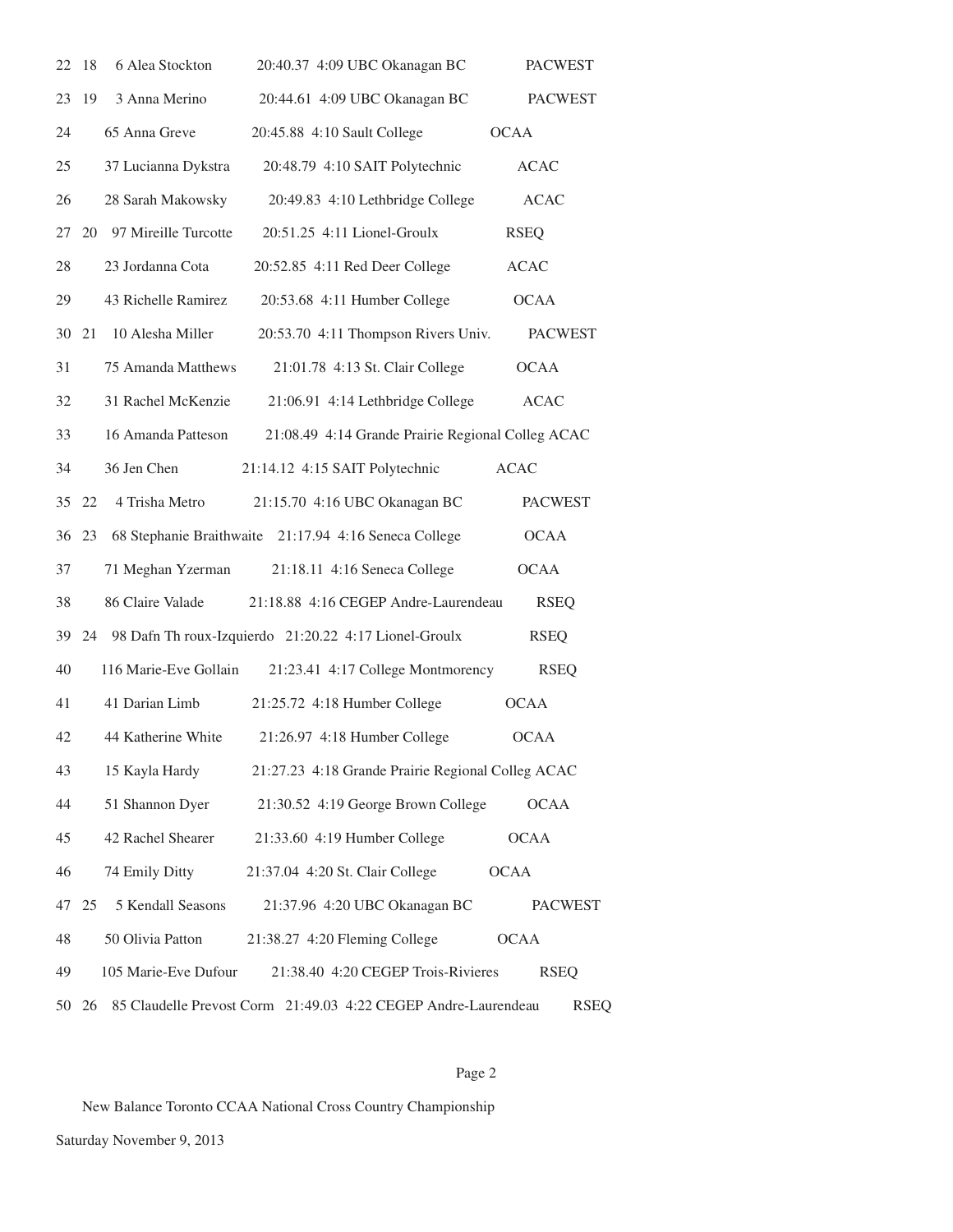#### Female

| O'all Team    |                |                         |      | Pace |                                                              |             |                |
|---------------|----------------|-------------------------|------|------|--------------------------------------------------------------|-------------|----------------|
| Place Pts Bib |                | Name                    | Time |      | /Km School                                                   |             |                |
| 51            |                | 40 Coby Phillips        |      |      | 21:50.05 4:23 Humber College                                 |             | <b>OCAA</b>    |
| 52            |                | 17 Christie Shepherd    |      |      | 21:53.58 4:23 Grande Prairie Regional Colleg ACAC            |             |                |
| 53            |                | 38 Alison Mcpherson     |      |      | 21:56.68 4:24 SAIT Polytechnic                               |             | <b>ACAC</b>    |
| 54            |                | 56 Julie Koopmans       |      |      | 21:59.29 4:24 Redeemer Univ. College                         |             | <b>OCAA</b>    |
| 55            |                | 63 Aislyn Ireton        |      |      | 22:01.89 4:25 Sault College                                  | <b>OCAA</b> |                |
| 56            |                | 27 Hattie Kanyo         |      |      | 22:04.81 4:25 Lethbridge College                             |             | <b>ACAC</b>    |
| 57            |                | 47 Emily Erb            |      |      | 22:05.03 4:26 Conestoga College                              |             | <b>OCAA</b>    |
| 58            |                | 57 Adrianna So          |      |      | 22:05.28 4:26 Redeemer Univ. College                         |             | <b>OCAA</b>    |
| 59            |                | 69 Karina Van Andel     |      |      | 22:06.62 4:26 Seneca College                                 |             | <b>OCAA</b>    |
| 60            |                | 30 Mackenzie Koopmans   |      |      | 22:08.46 4:26 Lethbridge College                             |             | <b>ACAC</b>    |
| 61            |                | 24 Emily Maplethorpe    |      |      | 22:11.83 4:27 Red Deer College                               |             | <b>ACAC</b>    |
| 62            |                | 8 Faryn Brown           |      |      | 22:16.37 4:28 Thompson Rivers Univ.                          |             | <b>PACWEST</b> |
| 63            |                | 64 Erin Mallinger       |      |      | 22:17.34 4:28 Sault College                                  |             | <b>OCAA</b>    |
| 64            |                | 77 Alexa Ouellette      |      |      | 22:19.36 4:28 St. Clair College                              |             | OCAA           |
| 65            |                | 26 Samantha Debree      |      |      | 22:22.82 4:29 Red Deer College                               |             | <b>ACAC</b>    |
| 66            |                | 66 Adrianna Weir        |      |      | 22:32.55 4:31 Sault College                                  |             | <b>OCAA</b>    |
| 67            |                | 104 Marie-Pier Coulombe |      |      | 22:37.47 4:32 CEGEP Trois-Rivieres                           |             | <b>RSEQ</b>    |
| 68            |                | 118 Emmanuelle Michel   |      |      | 22:37.63 4:32 College Montmorency                            |             | <b>RSEQ</b>    |
| 69            |                | 19 Kirsten Manz         |      |      | 22:40.25 4:33 Grande Prairie Regional Colleg ACAC            |             |                |
| 70            |                | 107 Audrey-Anne Lepage  |      |      | 22:41.28 4:33 CEGEP Trois-Rivieres                           |             | <b>RSEQ</b>    |
| 71            | 81 Skyler Evoy |                         |      |      | $22:48.25$ 4:34 St. Lawrence – Kingston                      |             | <b>OCAA</b>    |
| 72            |                | 22 Laura Friesen        |      |      | 22:48.53 4:34 Red Deer College                               |             | <b>ACAC</b>    |
| 73            |                | 106 Jade Raymond        |      |      | 22:49.38 4:34 CEGEP Trois-Rivieres                           |             | <b>RSEQ</b>    |
| 74            |                | 9 Rolena Debruyn        |      |      | 22:49.45 4:34 Thompson Rivers Univ.                          |             | <b>PACWEST</b> |
| 75            |                | 120 Lalique Browne      |      |      | 22:51.02 4:35 College Montmorency                            |             | <b>RSEQ</b>    |
| 76            |                | 29 Caylee Vogel         |      |      | 22:52.20 4:35 Lethbridge College                             |             | <b>ACAC</b>    |
| 77            |                | 12 Melissa Ryeo         |      |      | 23:00.82 4:37 Thompson Rivers Univ.                          |             | <b>PACWEST</b> |
| 78            |                | 90 Laurie Janelle       |      |      | 23:02.18 4:37 CEGEP L vis-Lauzon                             |             | <b>RSEQ</b>    |
| 79            |                |                         |      |      | 110 Caroline Bergeron-Pare 23:04.14 4:37 College Maisonneuve |             | <b>RSEQ</b>    |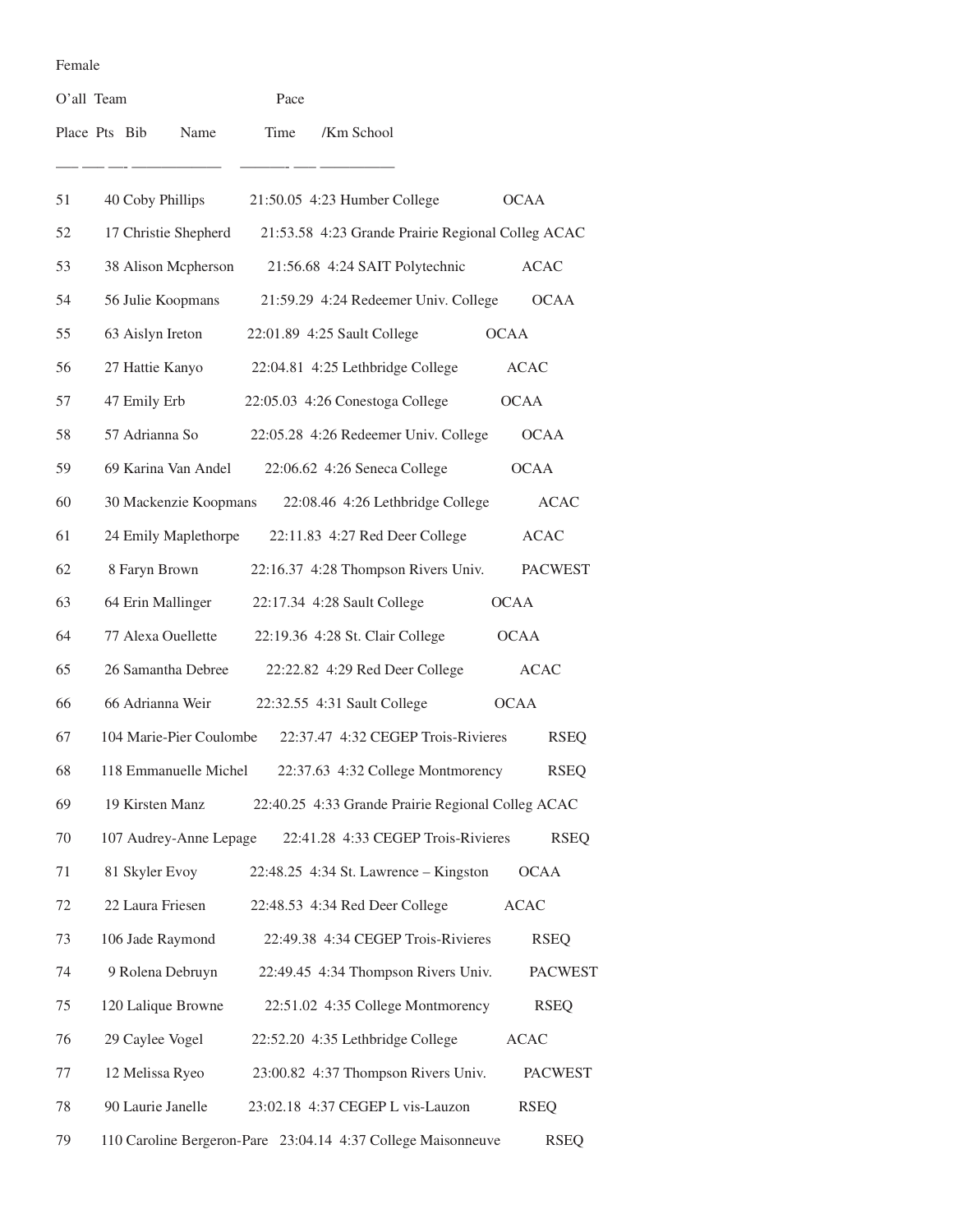| 80  | 108 Genevieve Pag       | 23:04.24 4:37 CEGEP Trois-Rivieres                          | <b>RSEQ</b> |
|-----|-------------------------|-------------------------------------------------------------|-------------|
| 81  | 18 Tori Furstenwerth    | 23:05.02 4:37 Grande Prairie Regional Colleg ACAC           |             |
| 82  | 109 Gabrielle Champigny | 23:06.91 4:38 College Maisonneuve                           | <b>RSEQ</b> |
| 83  | 58 Shelby Cramer        | 23:18.58 4:40 Redeemer Univ. College                        | <b>OCAA</b> |
| 84  | 117 Justine Leduc       | 23:19.04 4:40 College Montmorency                           | <b>RSEQ</b> |
| 85  | 91 Caroline L vesque    | 23:19.71 4:40 CEGEP L vis-Lauzon                            | <b>RSEQ</b> |
| 86  | 119 Audrey Collerette   | 23:20.49 4:41 College Montmorency                           | <b>RSEQ</b> |
| 87  | 102 Camille Georges     | 23:32.20 4:43 CEGEP Saint-Lambert                           | <b>RSEQ</b> |
| 88  | 25 Robyn Hebert         | 23:32.33 4:43 Red Deer College                              | <b>ACAC</b> |
| 89  | 48 Payton Thiel         | 23:33.89 4:43 Conestoga College                             | <b>OCAA</b> |
| 90  | 100 Joelle B dard       | 23:40.63 4:45 CEGEP Saint-Lambert                           | <b>RSEQ</b> |
| 91  | 67 Taylor Corelli       | 23:46.16 4:46 Sault College<br><b>OCAA</b>                  |             |
| 92  |                         | 103 Kendra Warnock-Juteau 23:47.15 4:46 CEGEP Saint-Lambert | <b>RSEQ</b> |
| 93  | 59 Gina VanHaren        | 23:49.46 4:46 Redeemer Univ. College                        | <b>OCAA</b> |
| 94  | 87 Rafa lle Dubreuil    | 23:51.24 4:47 CEGEP Andre-Laurendeau                        | <b>RSEQ</b> |
| 95  | 70 Keri Hoskins         | 23:51.51 4:47 Seneca College<br><b>OCAA</b>                 |             |
| 96  | 46 Kaitlyn Munn         | 23:51.57 4:47 Conestoga College                             | <b>OCAA</b> |
| 97  | 88 Kary-Ann Rioux       | 23:53.42 4:47 CEGEP L vis-Lauzon                            | <b>RSEQ</b> |
| 98  | 83 Brianne Wannamaker   | 23:54.28 4:47 St. Lawrence - Kingston                       | <b>OCAA</b> |
| 99  | 89 Flavie Pelletier     | 23:55.37 4:48 CEGEP L vis-Lauzon                            | <b>RSEQ</b> |
| 100 | 53 Molley Morse         | 23:56.42 4:48 George Brown College                          | <b>OCAA</b> |

## Page 3

## New Balance Toronto CCAA National Cross Country Championship

Saturday November 9, 2013

Female

| $O'all$ Team               | Pace                                 |                |
|----------------------------|--------------------------------------|----------------|
| Place Pts Bib<br>Name      | /Km School<br>Time                   |                |
|                            |                                      |                |
| 101<br>60 Melissa Payne    | 24:18.89 4:52 Redeemer Univ. College | <b>OCAA</b>    |
| 102<br>112 Jeneve Gervais  | 24:21.25 4:53 College Maisonneuve    | RSEO           |
| 103<br>11 Christa Miller   | 24:22.25 4:53 Thompson Rivers Univ.  | <b>PACWEST</b> |
| 92 Marie-Pier Paris<br>104 | 24:40.14 4:57 CEGEP L vis-Lauzon     | <b>RSEO</b>    |